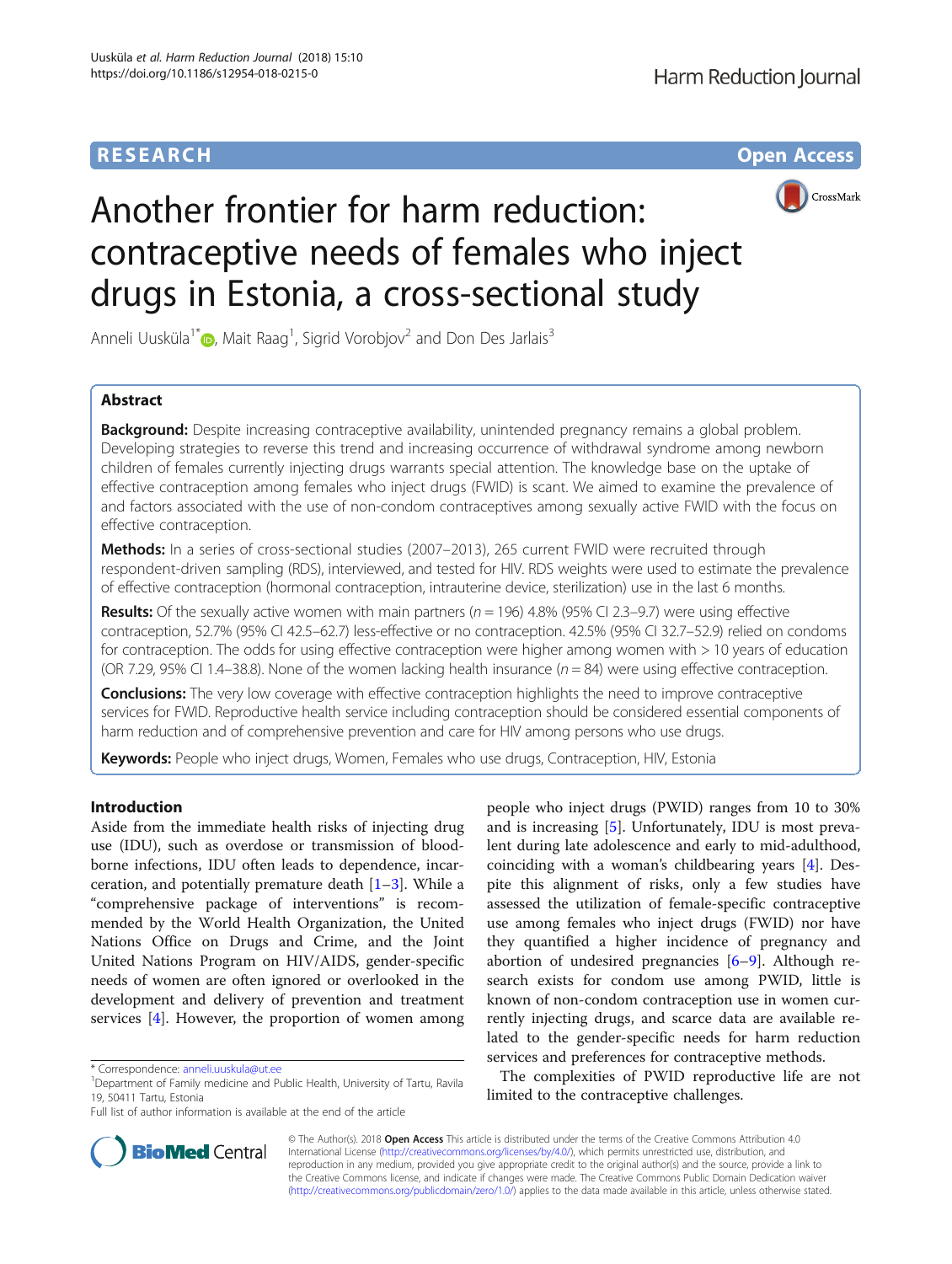While the diagnosis of the neonatal abstinence syndrome (NAS) is often dependent on physician bias [\[10](#page-7-0)], the rise in NAS incidence has been documented in the USA and Europe  $[11-13]$  $[11-13]$  $[11-13]$ . A recent assessment indicates that treatment for NAS is often of poor quality across the USA [\[14\]](#page-7-0). Further, reviews on effects of opioid agonist treatment for pregnant opioid-dependent women concluded that the evidence base was of very low quality, yet documented an increased risk of NAS among newborns of mothers receiving medication-assisted treatment [\[15](#page-7-0)]. Importantly, positive outcomes of the treatment are higher birth weight and parental custody [[16\]](#page-7-0). It has been acknowledged that the opioid epidemic in the USA has brought along an alarming number of children placed into foster care [\[17](#page-7-0)].

Eastern Europe and Central Asia have the fastest growing HIV epidemic, initially driven in large part by injection drug use [\[18\]](#page-7-0), and it is noteworthy that PWID account for 51% of new HIV infections in this region. According to a global review, Estonia has one of the highest concentrations of PWID among those 15–64 years (1.5% in 2007) and a very high HIV prevalence among PWID [\[1\]](#page-7-0). Several studies have examined sociodemographic factors and be-haviors associated with IDU in Estonia [[19](#page-7-0)–[23\]](#page-7-0). One such study documented that females who inject drugs and who have started injecting recently are in high risk of becoming infected with HIV via sexual transmission, even before IDU initiation, highlighting the need for gender-specific interventions [\[24\]](#page-7-0). In this report, we examine the prevalence of and factors associated with the use of noncondom contraceptives among FWID with the focus on effective contraception.

## Methods

#### Participant recruitment

The data for the current analysis were collected in a series of four cross-sectional studies conducted in 2007, 2009, 2011, and 2013, in Tallinn, the capital of Estonia. The methods employed in this study, integrated biological and behavioral surveys using standardized recruitment criteria and respondent-driven sampling (RDS) survey methodology, have been described previously [\[19](#page-7-0)–[23](#page-7-0)]. RDS is particularly effective in hard-to-reach populations, such as people who inject drugs, because it utilizes a referral system to recruit individuals via networks and compensate for the dependency between study participants [[25](#page-7-0), [26\]](#page-7-0).

Potential participants were eligible to be included in the study if they were at least 18 years of age, were Estonian or Russian language speakers, reported having injected in the previous 2 months, and were able and willing to provide informed consent. Recruitment began with the non-random selection of "seeds" ( $n = 5$ , 2007;  $n$  $= 8$ , 2009;  $n = 6$  in 2011 and 2013) purposefully selected (among PWID known to field team) to represent diverse

PWID types (by age, gender, ethnicity, main type of drug used, and HIV status). After they had participated in the study, the subjects were provided with coupons for recruiting up to three of their peers (other persons who inject drugs). The coupons were uniquely coded to link participants to their survey responses and to biological specimens, and for monitoring who recruited whom. Participants who completed the study received a primary incentive (a grocery store voucher, 10€ value) for participation in the study and a secondary incentive (a grocery store voucher, 5€ value) for each peer successfully recruited (i.e., came to the study site, was deemed eligible, and completed study procedures).

Study participation was anonymous in 2007–2011 and non-anonymous (but confidential) in 2013.

### Measures

Information on demographic and social factors, injection, and sexual risk behaviors were recorded by trained fieldworkers in a structured confidential intervieweradministered questionnaire using standardized study items and questions adapted from the WHO Drug Injecting Study Phase II survey v2b [\[27\]](#page-7-0). For HIV serostatus, venous blood was collected and tested for the presence of HIV antibodies using commercially available test kits (HIV-1/HIV-2 III Plus from Abbott Laboratories (Abbott Park, IL, USA) in 2007, 2009, and ADVIA Centaur CHIV Ag/Ab Combo (SIEMENS) in 2011, 2013).

The subset of female subjects in the 2007, 2009, 2011, and 2013 surveys was used in this analysis. Contraceptive method data was drawn from responses to the survey item "what methods of contraception have you and your main partner used in the last 6 months?" We used the following definition of the main partner: someone who is your most important regular sex partner of the opposite sex. The primary outcome for the study, contraceptive method reported by female subjects, was dichotomized as follows: (1) highly effective contraception (rate of unintended pregnancies < 10 per 100 women: hormonal contraception/intrauterine device/sterilization) [[28\]](#page-8-0) and (2) less-effective contraception (rate of unintended pregnancies  $\geq 10$  per 100 women: including condom, diaphragm/cap/sponge/spermicide/rhythm method/using no contraception [\[28](#page-8-0)]).

The interview elicited information on injection behavior (age at injection initiation, injecting frequency, drug of choice), sexual behavior (number of sexual partners in last 12 months; having been paid for sex (ever), sexual partner types (main only, casual only, main and casual), condom use with the main and casual partner(s) (never, sometimes, always) in the last 6 months), self-reported health, contextual (imprisonment experience, health insurance coverage) and sociodemographic factors (age, ethnicity, education, marital status, main source of income), selfreported HIV status, and receiving HIV treatment.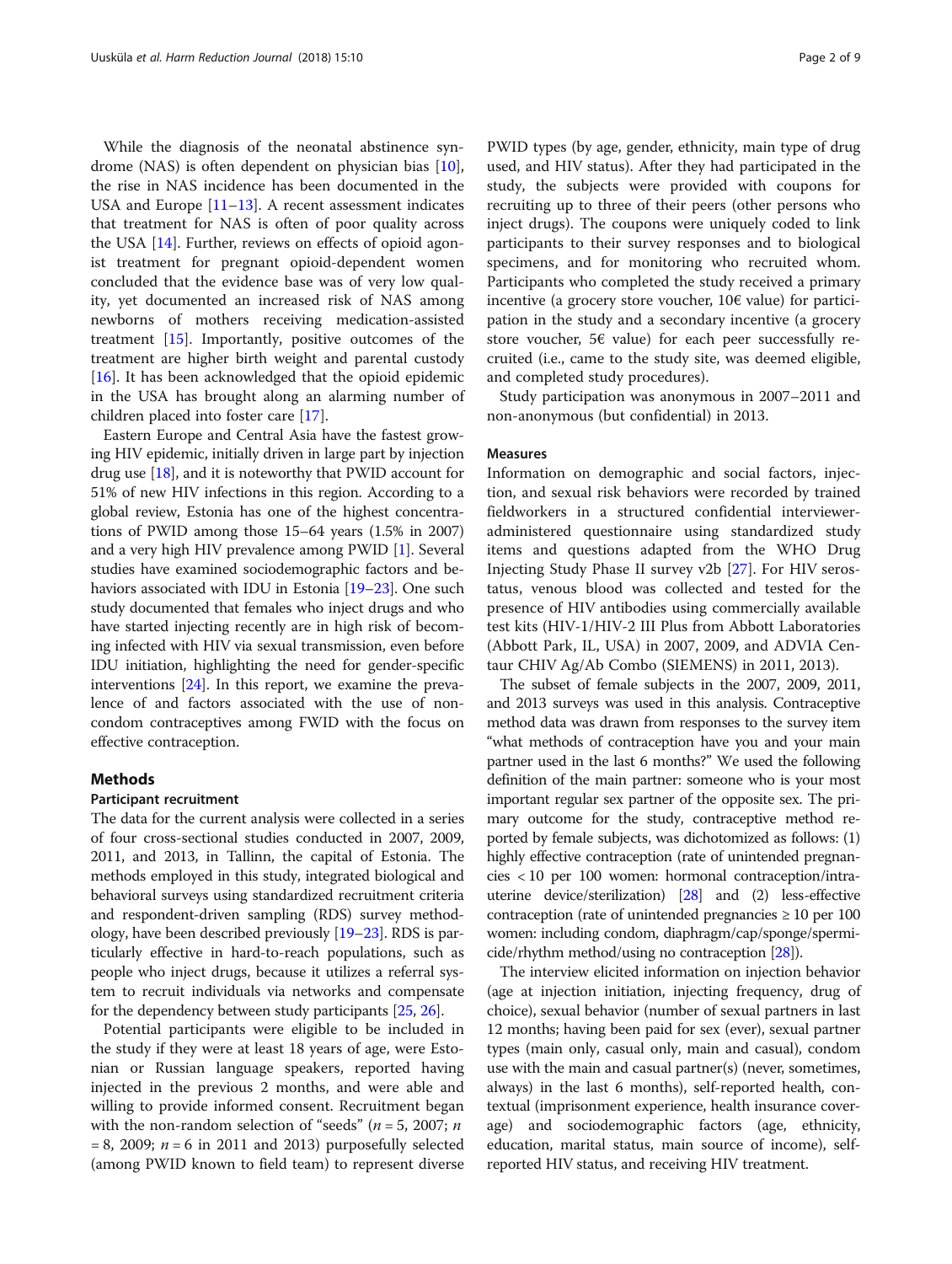Study participation in 2007, 2009, and 2011 was anonymous and in all years with the protocol including pre- and post-HIV test counseling for participants.

Ethical approvals were obtained from the Tallinn Medical Research Ethics Committee (2007) and Ethics Review Board of the University of Tartu (2009–2013) and the Beth Israel Medical Center Institutional Review Board for 2007–2013 in New York, USA. Written informed consent was secured from all participants.

#### Study sample

To avoid potential duplication of individual subjects in the analyses (in samples recruited in 2007–2011), a set of selected personal characteristics (ethnicity, month of birth, year of birth, country of birth, and age at first injection drug use) was used to identify potential duplicate study participants across years of study implementation. No duplicates were identified among female study participants.

Of the total of 1353 current PWID recruited to the four studies, 19.5% ( $n = 265$ ) were women.

#### Statistical analysis

Recruiting chains of the four individual RDS studies were joined to form one RDS dataset, preserving the original recruitment chains. The structure of the joint RDS data was similar to that of an individual RDS study, the number of seeds equaling the sum of the number of the seeds of the four studies. Data on egocentric network sizes (the number of potential participants that the respondent knew within the target population) and recruitment chains were used to derive RDS sequential sampling weights [\[29](#page-8-0)] with the package RDS [\[30](#page-8-0)] within the R statistical environment v 3.2.4 [\[31\]](#page-8-0). Using the survey package  $[32]$  $[32]$  $[32]$ , weighted means and proportions with 95% confidence intervals (CI) were used to summarize continuous and categorical variables, respectively. Taking into account the RDS weights, continuous variables were compared by the Kruskal-Wallis test, categorical variables by the chi-square test (with Rao-Scott correction) [\[33](#page-8-0)]. RDSweighted logistic regression was used to compute odds ratios (OR) with 95% CIs.

Sample proportions and RDS-weighted estimates are presented in Table [1](#page-3-0). Following RDS weighting, the population estimates were generally similar to the unweighted values. All observed sample proportions fell within the 95% confidence intervals of the RDS-adjusted population estimates.

#### Results

There were 265 FWID with a mean age of 28.5 (range 18–50) years. The mean age for the first illicit drug injection was 19.5 years (range 11–40) years, and the mean number of injections in a typical day was 2.

Of the recruited FWID, 85.6% were of non-Estonian ethnicity (Russian speaking) ( $n = 233$ ), 43.6% reported less than 10 years of education, and 37.0% were previously incarcerated. In terms of income, 39.1% reported government/social subsistence, and 23.3% reported employment as their main source of income. Just over half (50.8%) were married, 36.9% single, 10.6% divorced, and 6.6% widowed. In our study, about two thirds (63.0%) of the women who participated were mothers. Of those with a child, the mean number of children was 1.8 (range 1–6); one in four (25.7%) mothers lived with minor child(ren) younger than 18 years. Most (68.6%) women reported Health Insurance Fund coverage and average health; 35.4% reported excellent or good health and 15.0% reported poor or very poor health.

Half of the participating women were HIV-infected (50.1%, 95% CI 39.0–61.2%); of those HIV-infected, 46.9% were on ART. Of note, ART coverage rose dramatically from 19.2% in 2007 to 56.8% in 2013.

For the more detailed analysis of contraception methods and factors associated with choice of method, we focused on sexually active women who reported having a main partner ( $n = 196$ ). Those not meeting these criteria were 28 women who were not sexually active, 35 who were sexually active but did not have a main partner, and 6 who were trying to conceive.

Sexually active women with a main partner who were retained for analysis were more likely to be married than those who were excluded (57.9 vs 10.3%, respectively,  $p < 0.001$ ). They also had more sexual partners during the previous 12 months (mean 2.5 vs 2.0,  $p < 0.001$ ), and a higher proportion with more than three sexual partners (23.5 vs 10.8%,  $p < 0.001$ ). The women with a main sexual partner also tended to report employment as a main source of income more frequently than their counterparts (28.0 vs 10.2%,  $p = 0.054$ ).

## Contraception methods used among sexually active FWID with a main partner

Of the sexually active women with main partners retained for the analysis ( $n = 196$ ) close to half ( $n = 96$ ; 49.5%, 95% CI 39.5–59.7) reported using no contraception. Condoms were the contraceptive method of choice for 78 women (46.7%, 95% CI 36.3–57.5%), whereas few were on hormonal (oral) contraception  $(n)$ = 4; 2.0%, 95% CI 0.6–7.1), had intrauterine device (IUD) ( $n = 7$ ; 4.0%, 95% CI 1.7–9.2), were sterilized ( $n =$ 3; 2.1%, 95% CI 0.6–7.0), used spermicide (0.2%), or rhythm method (0.2%). None reported using female condoms, diaphragms, or medroxyprogesterone acetate (muscle injection).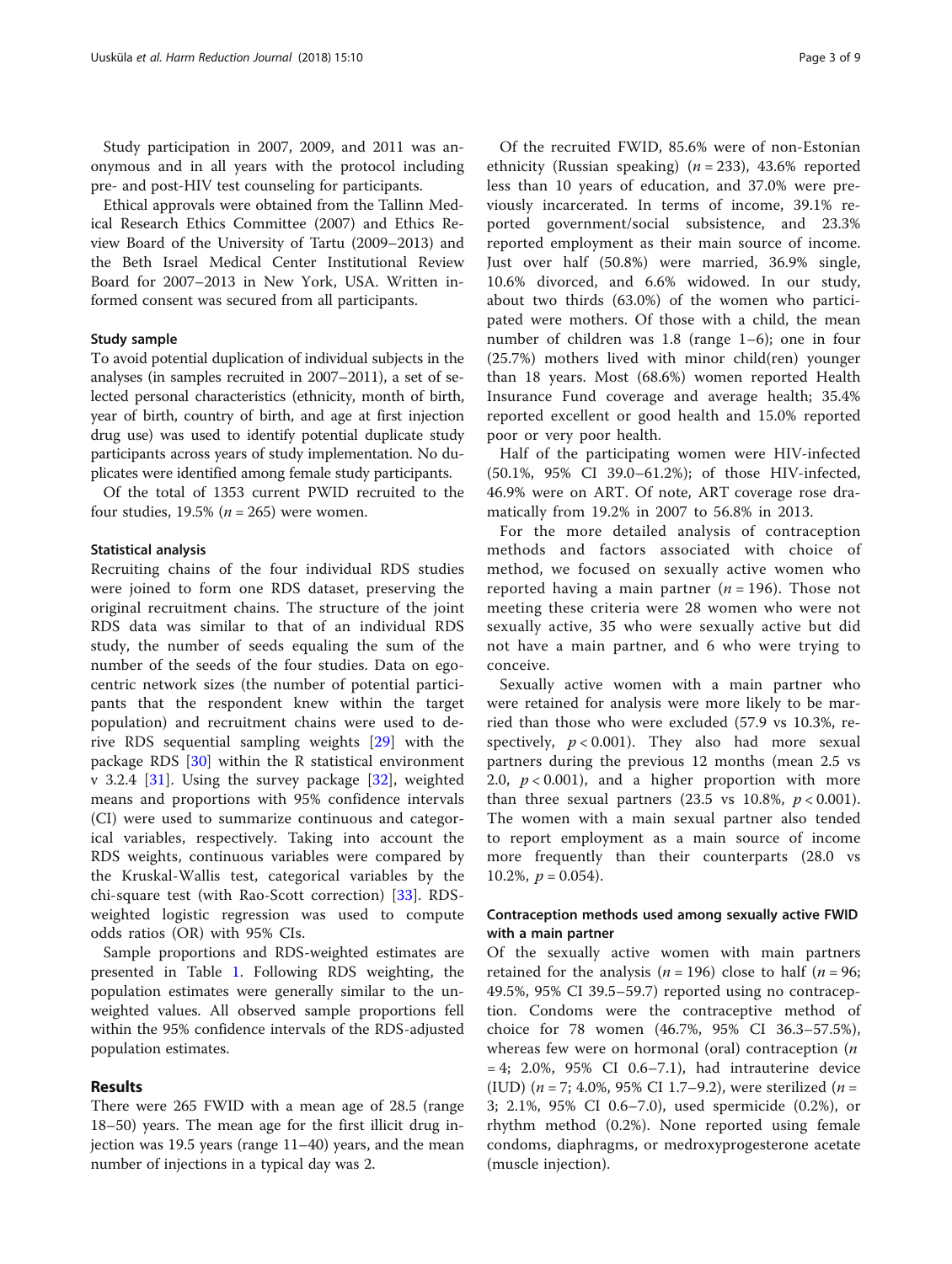|                                                 | Reporting the use of effective contraception |                               |                                                               |           |  |  |
|-------------------------------------------------|----------------------------------------------|-------------------------------|---------------------------------------------------------------|-----------|--|--|
|                                                 | All women<br>$N = 265$                       |                               | Sexually active FWID with main sexual partner(s)<br>$N = 196$ |           |  |  |
|                                                 | Sample proportions<br>$n/N$ (%)              | RDS proportions<br>$(95%$ CI) | RDS proportions<br>(95% CI)                                   | $p$ value |  |  |
| Sociodemographic characteristics                |                                              |                               |                                                               |           |  |  |
| Age                                             |                                              |                               |                                                               | 0.852     |  |  |
| $\leq$ = 30                                     | 6/190 (3.2%)                                 | 4.4% (1.7-11.0)               | $4.6\%$ $(1.8-11.3)$                                          |           |  |  |
| $>30\,$                                         | 4/74 (5.4%)                                  | 5.1% (1.6-14.7)               | $5.2\%$ (1.7–15.3)                                            |           |  |  |
| Ethnicity                                       |                                              |                               |                                                               | 0.188     |  |  |
| Estonian                                        | 2/32 (6.3%)                                  | 10.9% (2.3-38.6)              | 10.9% (2.3-39.3)                                              |           |  |  |
| Non-Estonian                                    | 8/233 (3.4%)                                 | $3.6\%$ $(1.6-8.2)$           | 3.7% (1.6-8.5)                                                |           |  |  |
| Education                                       |                                              |                               |                                                               | 0.007     |  |  |
| $<$ 10 years                                    | 2/139 (1.4%)                                 | $1.1\%$ (0.3-4.5)             | $1.1\%$ (0.3-4.6)                                             |           |  |  |
| $10+$ years                                     | 8/124 (6.5%)                                 | 7.4% (3.2-16.0)               | 7.7% (3.3-16.6)                                               |           |  |  |
| Main income                                     |                                              |                               |                                                               | 0.591     |  |  |
| Employment                                      | 2/70 (2.9%)                                  | 2.8% (0.6-11.6)               | $3.0\%$ (0.7-12.3)                                            |           |  |  |
| Subsistence                                     | 5/90 (5.6%)                                  | 7.0% (2.4-18.7)               | 7.0% (2.4-18.8)                                               |           |  |  |
| Other                                           | 3/105 (2.9%)                                 | 3.8% (0.9-14.6)               | $4.0\%$ (0.9-15.1)                                            |           |  |  |
| Sex work (ever)                                 |                                              |                               |                                                               | 0.229     |  |  |
| No                                              | 8/216 (3.7%)                                 | 5.4% (2.4-11.7)               | $5.6\%$ $(2.5-12.0)$                                          |           |  |  |
| Yes                                             | 2/49 (4.1%)                                  | 2.1% (0.5-8.8)                | $2.1\%$ (0.5-9.1)                                             |           |  |  |
| Incarceration (ever)                            |                                              |                               |                                                               | 0.442     |  |  |
| No                                              | 6/149 (4.0%)                                 | $5.5\%$ (2.2-13.0)            | $5.6\%$ (2.2-13.4)                                            |           |  |  |
| Yes                                             | 4/116 (3.4%)                                 | $3.2\%$ (1.0-9.3)             | $3.2\%$ (1.1-9.6)                                             |           |  |  |
| Marital status                                  |                                              |                               |                                                               | 0.073     |  |  |
| Divorced                                        | $2/24$ (8.3%)                                | 22.9% (5.0-62.8)              | 27.1% (5.1-72.3)                                              |           |  |  |
| Married                                         | 8/134 (6.0%)                                 | $5.4\%$ $(2.3-12.1)$          | 5.5% (2.4-12.4)                                               |           |  |  |
| Single                                          | 0/94(0%)                                     | 0%                            | 0%                                                            |           |  |  |
| Widow                                           | 0/12(0%)                                     | 0%                            | 0%                                                            |           |  |  |
| Sexual behavior                                 |                                              |                               |                                                               |           |  |  |
| Number of sexual partners (last 12 months)      |                                              |                               |                                                               | 0.553     |  |  |
| $\mathbf 0$                                     | 0/27(0%)                                     | 0%                            | na                                                            |           |  |  |
| 1                                               | 7/142 (4.9%)                                 | 4.3% (1.7-10.6)               | 4.5% (1.8-10.9)                                               |           |  |  |
| 2                                               | 2/43 (4.7%)                                  | $9.3\%$ (2.0-33.6)            | 9.3% (2.0-33.9)                                               |           |  |  |
| $3+$                                            | 1/52 (1.9%)                                  | 2.2% (0.3-14.9)               | $2.3\%$ (0.3-15.6)                                            |           |  |  |
| Type of sexual partners (last 6 months)         |                                              |                               |                                                               | 0.025     |  |  |
| Casual only                                     | 0/18(0%)                                     | 0%                            | na                                                            |           |  |  |
| Main and casual                                 | 0/22(0%)                                     | 0%                            | 0%                                                            |           |  |  |
| Main only                                       | 10/178 (5.6%)                                | 5.5% (2.6-11.2)               | $5.7\%$ $(2.7-11.5)$                                          |           |  |  |
| Condom use with casual partners (last 6 months) |                                              |                               |                                                               |           |  |  |
| Never                                           | 0/10 (0%)                                    | 0%                            | 0%                                                            |           |  |  |
| Sometimes                                       | $0/7$ $(0%)$                                 | 0%                            | 0%                                                            |           |  |  |
| Always                                          | 0/24(0%)                                     | 0%                            | 0%                                                            |           |  |  |

<span id="page-3-0"></span>Table 1 Effective contraception use among women injecting drugs (sample proportions and RDS proportions together with 95% confidence intervals) in Tallinn, Estonia (in 2007–2013)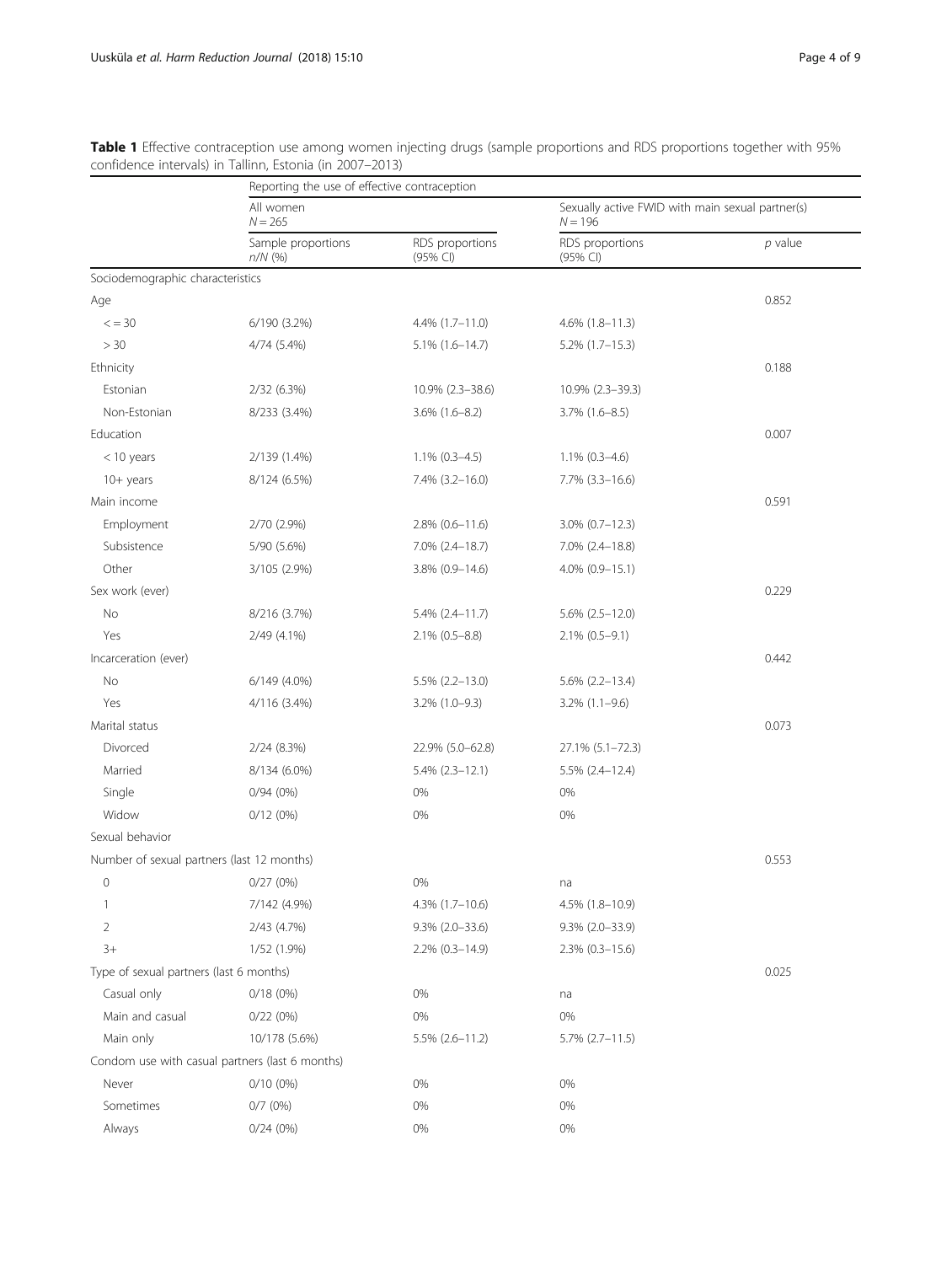|                                    | Reporting the use of effective contraception |                             |                                                               |           |  |  |
|------------------------------------|----------------------------------------------|-----------------------------|---------------------------------------------------------------|-----------|--|--|
|                                    | All women<br>$N = 265$                       |                             | Sexually active FWID with main sexual partner(s)<br>$N = 196$ |           |  |  |
|                                    | Sample proportions<br>$n/N$ (%)              | RDS proportions<br>(95% CI) | RDS proportions<br>(95% CI)                                   | $p$ value |  |  |
| Injection drug use                 |                                              |                             |                                                               |           |  |  |
| Age at first injecting             |                                              |                             |                                                               | 0.309     |  |  |
| $\leq$ = 20                        | 0/36(0%)                                     | 0%                          | 0%                                                            |           |  |  |
| >20                                | 10/228 (4.4%)                                | 5.4% (2.6-10.9)             | $5.5\%$ $(2.6-11.2)$                                          |           |  |  |
| Daily no. of injections            |                                              |                             |                                                               | 0.392     |  |  |
| 1                                  | 4/86 (4.7%)                                  | $6.3\%$ $(2.1-17.8)$        | $6.4\%$ $(2.1-18.1)$                                          |           |  |  |
| >1                                 | 6/177 (3.4%)                                 | $3.4\%$ $(1.4-8.1)$         | $3.5\%$ $(1.4-8.4)$                                           |           |  |  |
| Injecting frequency (last 4 weeks) | 0.232                                        |                             |                                                               |           |  |  |
| Less than daily                    | 6/159 (3.8%)                                 | 4.1% (1.6-10.2)             | 4.1% (1.6-10.4)                                               |           |  |  |
| Daily                              | 2/101 (2.0%)                                 | $1.4\%$ $(0.3-6.0)$         | $1.5\%$ (0.3-6.4)                                             |           |  |  |
| Main drug                          |                                              |                             |                                                               | 0.267     |  |  |
| Fentanyl                           | 5/168 (3.0%)                                 | $2.2\%$ (0.8-5.8)           | $2.2\%$ (0.8-5.9)                                             |           |  |  |
| Other                              | 3/91 (3.3%)                                  | $5.1\%$ $(1.4-16.8)$        | $5.3\%$ $(1.5-17.5)$                                          |           |  |  |
| Health and HIV                     |                                              |                             |                                                               |           |  |  |
| Health insurance                   |                                              |                             |                                                               | 0.111     |  |  |
| <b>No</b>                          | 0/84(0%)                                     | 0%                          | 0%                                                            |           |  |  |
| Yes                                | 9/177 (5.1%)                                 | $6.0\%$ $(2.7-12.9)$        | $6.2\%$ $(2.8-13.1)$                                          |           |  |  |
| <b>HIV</b>                         |                                              |                             |                                                               | 0.122     |  |  |
| Neg                                | 5/109 (4.6%)                                 | 7.1% (2.7-17.5)             | 7.3% (2.7-17.9)                                               |           |  |  |
| Pos                                | 5/156 (3.2%)                                 | $2.5\%$ (0.9-6.6)           | $2.6\%$ $(1.0-6.8)$                                           |           |  |  |
| Aware of HIV+ status               |                                              |                             |                                                               | 0.306     |  |  |
| <b>No</b>                          | 0/35(0%)                                     | 0%                          | 0%                                                            |           |  |  |
| Yes                                | 5/121 (4.1%)                                 | $3.3\%$ $(1.2-8.8)$         | $3.4\%$ $(1.2-9.0)$                                           |           |  |  |
| HIV-infected on ART                |                                              |                             |                                                               | 0.213     |  |  |
| <b>No</b>                          | 2/91 (2.2%)                                  | $1.3\%$ (0.3-5.4)           | $1.4\%$ (0.3-5.7)                                             |           |  |  |
| Yes                                | 3/55 (5.5%)                                  | $4.2\%$ $(1.1-14.2)$        | 4.3% (1.2-14.6)                                               |           |  |  |

Table 1 Effective contraception use among women injecting drugs (sample proportions and RDS proportions together with 95% confidence intervals) in Tallinn, Estonia (in 2007–2013) (Continued)

## Sexual behavior and partners of sexually active FWID with a main partner

Over a tenth (13.7%) of the women with a main partner reported also having sex with casual partners within the past 6 months. Condom use with the casual partners did not differ from those with and without a main partner (always, 63.2 vs 48.5%;  $p = 0.632$ ). Of the FWID with main partners, one third (30.0%) reported always and over half (55.1%) never using condom with their main partner. Of the main partners of the FWID, the majority (80.7%, 95% CI 70.6– 89.7) were also injecting drugs and one third (31.4%, 95% CI 19.5–43.2) were HIV-infected (according to the female respondent).

Factors associated with highly effective contraception use Of the 196 sexually active FWID in need of contraception (with a main partner and not wanting to conceive), 4.8% (95% CI 2.3–9.7) were using effective contraception, 52.7% (95% CI 42.5–62.7) less-effective or no contraception, and the rest (42.5% (95% CI 32.7–52.9)) relied on condoms for contraception (Table [1](#page-3-0)).

The use of effective contraception among our subjects was associated with education: women with over 10 years of schooling were more likely to report effective contraception use than women with less education (OR 7.29, 95% CI 1.4–38.8). There was a tendency for married women (in comparison to those divorced) to have lower odds for using effective contraception (OR 0.16, 95% CI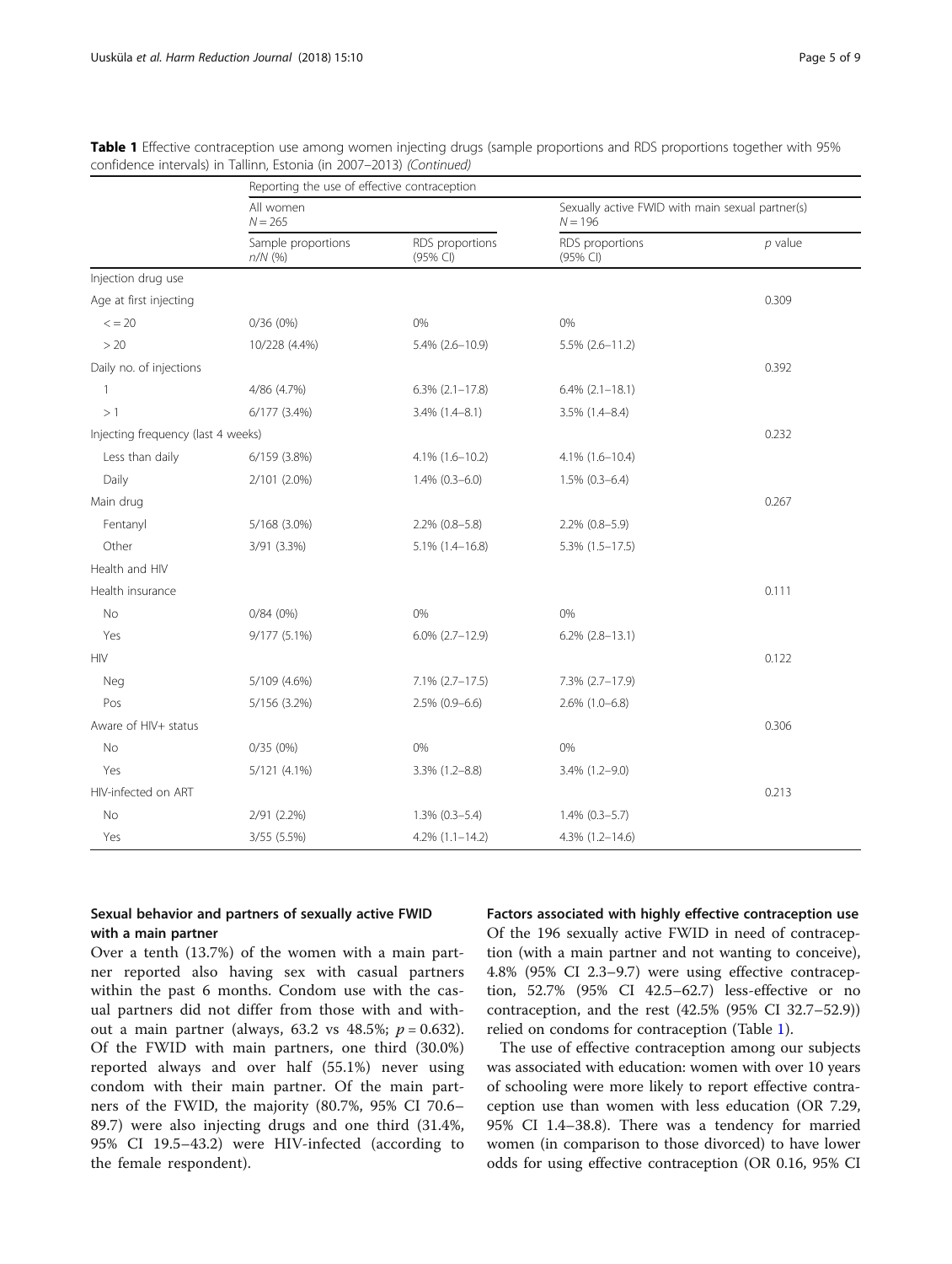0.02–1.07,  $p = 0.07$ ). Women without health insurance or unaware of their HIV-positive status did not use effective contraception. None of the women lacking health insurance were using effective contraception (Fisher's exact test based on crude counts  $p = 0.059$ ).

Given the very low proportion of FWID who reported using effective contraception, and a large number of possible predictor variables, some with no variation in the group using effective contraception, it was apparent that the data were not well suited for multivariable analyses. Thus, we present the bivariate associations for the correlates of effective contraception use.

## Contraception method and condom use by (self-reported) HIV status of women and their main partners

Of the women with a main partner, 40.9% (95% CI 28.3– 53.5%) self-reported being HIV-infected. Condoms were always used with the main partner by 30.0% of the FWID. Less than one third of (self-reported) HIV statusconcordant main partnership couples always use condoms (with no difference in reported consistent condom use between HIV-infected and uninfected couples: 29.9 vs 23.7%,  $p = 0.7$ ). Consistent condom use (always) was highest (40.7%) in couples where the female partner was HIVinfected and man uninfected and lowest in couples where female partner was HIV-uninfected and man infected (21.5%) ( $p = 0.2$ ). Uninfected women with an HIV-infected main male partner reported no effective contraception use, and 70.1% of them reported never using condoms (Table 2).

## **Discussion**

This study of factors associated with contraceptive use among FWID in Tallinn, Estonia, revealed that needed

effective contraception (hormonal contraception/intrauterine device/sterilization) use among women (sexually active, with a main sexual partner and not trying to conceive) was exceedingly low—less than 5% benefit from adequate contraception. Half of women (47%) were not using any contraception at all.

A systematic review of contraceptive use among women with substance use disorders also found that these women have an unmet need for contraception [\[34\]](#page-8-0). Comparable to our findings, very low (effective) contraception use among current FWID (not recruited from treatment settings) has been reported (Russia  $[9]$  $[9]$ ; USA  $[6, 7]$  $[6, 7]$  $[6, 7]$ ); France [[35](#page-8-0)]). Clearly, work remains to reach this group.

Women's attitudes towards contraception may be affected by several factors, including amenorrhea [[36\]](#page-8-0), low knowledge [[37](#page-8-0)], barriers (particularly stigma) related to seeking health/care services, financial constraints, and generally, a challenging life. In our study, education did emerge as an important factor positively associated with effective contraception use. We consider it noteworthy that none of the women lacking health insurance were using effective contraception.

Contraceptive behavior among FWID significantly differs from that of the general population. Compared to the Estonian general population, FWID are more than six times less likely to use effective contraception and over three times more likely to not use any method of birth control [\[38](#page-8-0)]. However, this trend diverges importantly among FWID in this study in that they *did* report condom use for contraception (46.7% compared to 31% in the Estonian general population). While condoms are the only contraceptive choice that will also prevent HIV transmission, this is largely within male control. The discordant

Table 2 Condom use with the main partner and contraception use by self-reported HIV status of sexually active FWID and their main partners (RDS estimates: proportions and 95% confidence intervals), in Estonia, in 2007–2013

|                  |                                                                         | HIV status: concordant   |                          | HIV status: discordant   |                             |
|------------------|-------------------------------------------------------------------------|--------------------------|--------------------------|--------------------------|-----------------------------|
|                  | All<br>$N = 196$                                                        | F neg/M neg              | F pos/M pos<br>$n = 49$  | F pos/M neg<br>$n = 39$  | F neg/M pos                 |
|                  |                                                                         | $n = 80$                 |                          |                          | $n = 27$                    |
|                  | Condom use with the main sexual partner (last 6 months) (%, 95% CI)*    |                          |                          |                          |                             |
| Never            | 55.1%<br>$(44.7 - 65.1)$                                                | 61.2%<br>$(44.9 - 75.4)$ | 53.8%<br>$(32.3 - 74.0)$ | 33.7%<br>$(16.9 - 56.0)$ | 70.1%<br>$(43.0 - 87.9)$    |
| Sometimes        | 14.9%<br>$(9.3 - 23.1)$                                                 | 8.9%<br>$(3.9 - 19.1)$   | 22.5%<br>$(10.8 - 40.8)$ | 25.6%<br>$(9.3 - 53.6)$  | 8.5%<br>$(2.3 - 26.8)$      |
| Always           | 30.0%<br>$(20.9 - 41.0)$                                                | 29.9%<br>$(16.8 - 47.3)$ | 23.7%<br>$(8.0 - 52.5)$  | 40.7%<br>$(20.4 - 64.8)$ | 21.5%<br>$(6.9 - 50.3)$     |
|                  | Contraception used with main sexual partner (last 6 months) (%, 95% CI) |                          |                          |                          |                             |
| Highly effective | 4.8%<br>$(2.3 - 9.7)$                                                   | 7.2%<br>$(2.7 - 17.8)$   | 2.2%<br>$(0.5 - 8.9)$    | 4.5%<br>$(1.2 - 15.7)$   | $0.0\%$<br>$(0.0 - 0.0)$    |
| Less effective   | 95.2% (90.3-97.7)                                                       | 92.8%<br>$(82.2 - 97.3)$ | 97.8%<br>$(91.1 - 99.5)$ | 95.5%<br>$(84.3 - 98.8)$ | 100.0%<br>$(100.0 - 100.0)$ |

\*Condom use (never/sometimes/always) vs concordance (concordant/discordant), p = 0.5275, condom use vs HIV status of women among HIV concordant couples,  $p = 0.2507$ ; condom use vs HIV status of women among HIV-discordant couples,  $p = 0.1336$ ; \*\*Contraception (effective/non-effective) vs concordance (concordant/discordant),  $p = 0.3555$ ; contraception vs HIV status of women among HIV concordant couples,  $p = 0.2005$ ; contraception vs HIV status of women among HIV discordant couples,  $p = 0.1326$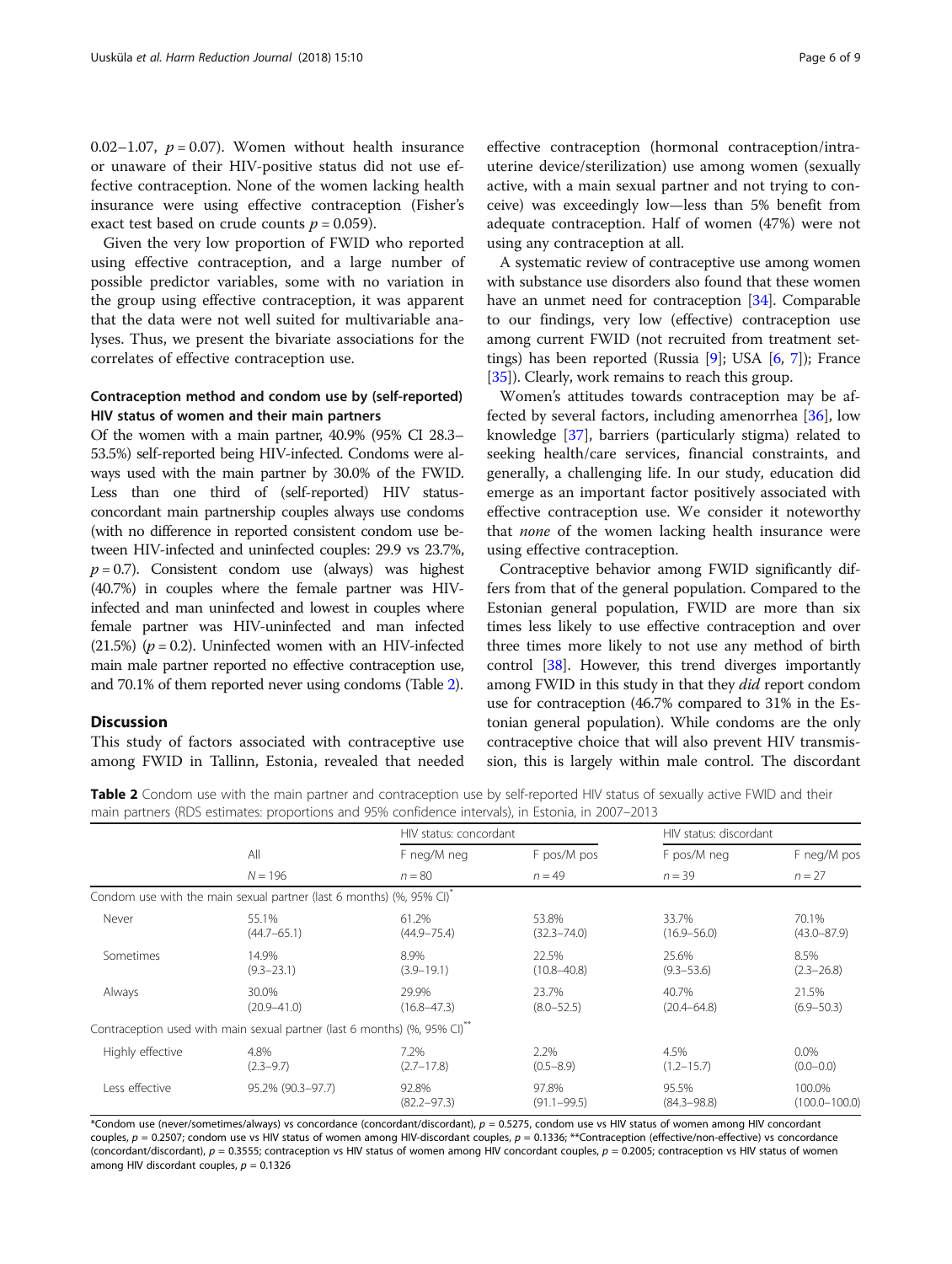pair condom use rates found in the study are noteworthy (HIV+ men with HIV− female partners had low condom use). Evidently, women in these partnerships are not only placing themselves at risk for undesired pregnancy but also importantly at great risk for HIV.

Research on opioid (the most frequently injected substances) use during pregnancy has documented the negative effects on the pregnant woman, fetus, and neonate [[39](#page-8-0), [40](#page-8-0)]. Infants born to women chronically using an opioid are at risk for neonatal abstinence syndrome. In spite of lack of clarity and consistency in how the syndrome is defined, there are clear signs of growing number of newborns diagnosed with this condition in the USA and in Europe [[12](#page-7-0), [41\]](#page-8-0). Further, Cornford et al. [\[42\]](#page-8-0) noted that 64% of children aged < 16 years born to opioid drug-using women in drug treatment did not live with their mother. In our study, about two thirds of the women were mothers but fewer than a third were living together with their child(ren). Taking care of children while living with the stigma of IDU creates another layer of complexity for the FWID and their family members. Clearly, the relationship between child protection issues and contraception remains complex and poorly described [[42](#page-8-0)]. It has been questioned, whether women who use drugs are too readily separated from their children, temporarily or permanently [[43](#page-8-0)]. Whether the potential premature separation of IDU mothers from their children may predispose the mothers to continue IDU and other risky relationships and behaviors warrants more attention.

We concur with other researchers in the assertion that targeted interventions are warranted to meet the specific (highly effective) contraceptive needs of FWID. The challenging lifestyle of FWID may hinder their access or commitment to medical and social services. However, a study conducted in Australia among women who inject drugs found that FWID strive to control their fertility and express individual contraceptive preferences and concerns for their children (both born and unborn). Women's drug use should not be automatically associated with an inability to make informed health care choices nor a lack of desire to care for their children [\[44](#page-8-0)]. Any efforts to decrease unintended pregnancy will need to include elimination of the everyday barriers which preclude access among at-risk women, such as stigma, lack of insurance, or inadequate coverage. Alternative providers and settings should also be considered, such as during antenatal care and after delivery, at prisons upon release, and drug treatment and needle exchange programs. About 40% of FWID in our study have been imprisoned at some point, and previously incarcerated women are at high risk for unintended pregnancy upon release [\[45\]](#page-8-0). Finally, while it does not confer any disease transmission protection, emergency contraception is likely to prevent an unintended pregnancy and should be considered as part of a panel of services provided.

Of the limitations inherent to any study, the crosssectional design used mostly affects and limits our ability to draw causal inferences. The modest sample size (especially for the FWID using effective contraception) increases the likelihood of type II error. While the fact that we found so few FWID who were using effective contraception that we could not do standard multivariable logistic regression is a limitation, this is an important finding in its own regard. Regression analysis attempts to discern between causal and confounding factors; we propose that in this study, there are probably multiple important causal factors, such as lack of health insurance. Many factors may be necessary but not sufficient causes. Last but not the least, our study focused on women in a main partnership, therefore omitting relevant and needed information on women with casual partnerships.

This study benefits from a carefully selected target population, focusing on only those women who are at risk of becoming pregnant and are not trying to conceive, thus at greatest need for effective contraception. Second, we selected the recall period of 6 months for contraception and partnership measures to be able to capture meaningfully current practices and to lower recall bias. Finally, we described each contraceptive method separately and, for further analysis, grouped the methods with regard to effectiveness.

A recent review detailed research gaps on HIV in women who use drugs [\[46\]](#page-8-0) highlighted potential vulnerability of FWID for HIV, HCV and other co-morbidities, and access to care for HIV treatment and prevention. Our study highlights the exigency of providing FWID with a range of gender-specific sexual and reproductive health services, including contraception and pregnancy services, in addition to prevention of mother-to-child HIV transmission.

With the continued high prevalence of HIV among PWID, promoting condom use among drug users remains important for preventing sexually transmitted infections. However, the extremely low rate of effective contraception use in Estonia specifically, and notably so in HIV-discordant pairs, underscores the urgent need to promote the use of effective contraceptives (such as hormonal contraception or IUD) for females who are not seeking to become pregnant.

### Conclusion

Reproductive health service including contraception should be considered essential components of harm reduction and of comprehensive prevention and care for HIV among persons who use drugs. Programs that aim to provide free, integrated needle exchange, drug treatment and non-stigmatizing reproductive advice, and parenting assistance would greatly improve access to reproductive health services and expand choices available to women.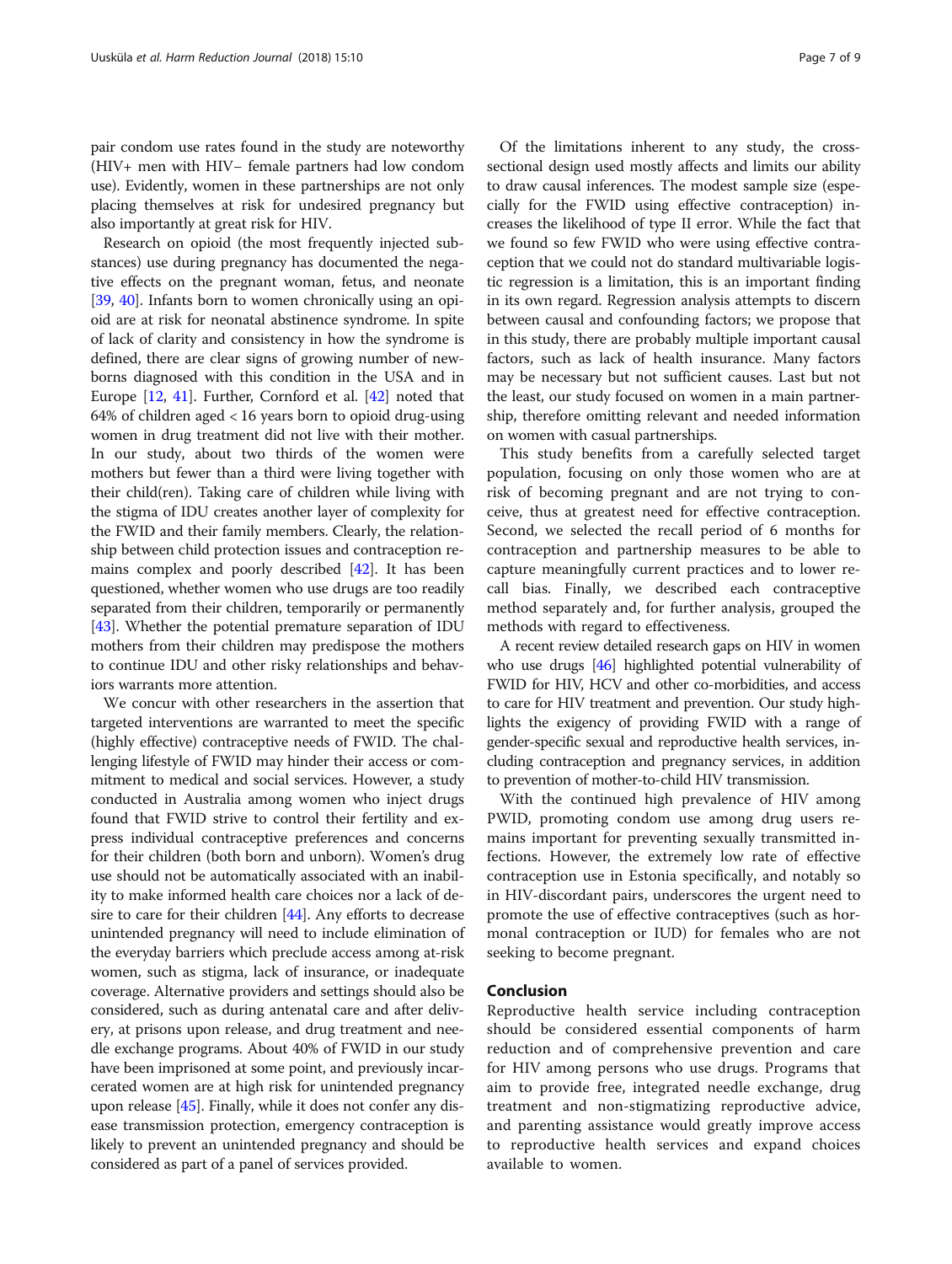#### <span id="page-7-0"></span>Abbreviations

CI: Confidence intervals; FWID: Females who inject drugs; HIV: Human immunodeficiency virus; NAS: Neonatal abstinence syndrome; OR: Odds ratio; PWID: People who inject drugs; RDS: Respondent-driven sampling

#### Acknowledgements

The authors thank the study participants for their contribution to the research, as well as current and past researchers and staff at the NGO Convictus in Tallinn, Estonia.

#### Funding

This work was supported by grant 1DP1DA039542 from the National Institute on Drug Abuse, USA, and by grant IUT34-17 from the Estonian Ministry of Education and Research.

#### Availability of data and materials

The datasets analyzed during the current study are not publicly available due to the confidentiality constraints.

#### Authors' contributions

AU conceived of the analysis and wrote the first draft of the manuscript. DDJ reviewed multiple drafts of the manuscript. MR did the statistical analysis. SV supervised the data collection. All authors read and approved the final manuscript.

#### Ethics approval and consent to participate

Ethical approvals were obtained from the Tallinn Medical Research Ethics Committee (2007) and Ethics Review Board of the University of Tartu (2009–2013) and the Beth Israel Medical Center Institutional Review Board for 2007–2013 in New York, USA. Written informed consent was secured from all participants.

#### Consent for publication

Not applicable

#### Competing interests

The authors declare that they have no competing interests.

#### Publisher's Note

Springer Nature remains neutral with regard to jurisdictional claims in published maps and institutional affiliations.

#### Author details

<sup>1</sup>Department of Family medicine and Public Health, University of Tartu, Ravila 19, 50411 Tartu, Estonia. <sup>2</sup>Infectious Diseases and Drug Monitoring Department, National Institute for Health Development, Tallinn, Estonia. <sup>3</sup>Department of Psychiatry, The Baron Edmond de Rothschild Chemical Dependency Institute, Icahn School of Medicine at Mount Sinai, New York, NY, USA.

#### Received: 22 January 2018 Accepted: 21 February 2018 Published online: 05 March 2018

#### References

- Mathers BM, Degenhardt L, Phillips B, Wiessing L, Hickman M, Strathdee SA, Wodak A, Panda S, Tyndall M, Toufik A, Mattick RP; 2007 Reference Group to the UN on HIV and Injecting Drug Use. Global epidemiology of injecting drug use and HIV among people who inject drugs: a systematic review. Lancet 2008;372(9651):1733–1745.
- 2. Mathers BM, Degenhardt L, Bucello C, Lemon J, Wiessing L, Hickman M. Mortality among people who inject drugs: a systematic review and metaanalysis. Bull World Health Organ. 2013;91(2):102–23.
- 3. Nelson PK, Mathers BM, Cowie B, Hagan H, Des Jarlais D, Horyniak D, Degenhardt L. Global epidemiology of hepatitis B and hepatitis C in people who inject drugs: results of systematic reviews. Lancet. 2011; 378(9791):571–83.
- 4. Iversen J, Page K, Madden A, Maher L. HIV, HCV, and health-related harms among women who inject drugs: implications for prevention and treatment. J Acquir Immune Defic Syndr. 2015;69(Suppl 2):S176–81.
- 5. United Nations Office on Drugs and Crime. Women who inject drugs and HIV: addressing specific needs. 2014 [cited on Nov 27, 2017] Available at: [http://www.unodc.org/documents/hiv-aids/publications/WOMEN\\_POLICY\\_](http://www.unodc.org/documents/hiv-aids/publications/WOMEN_POLICY_BRIEF2014.pdf) [BRIEF2014.pdf](http://www.unodc.org/documents/hiv-aids/publications/WOMEN_POLICY_BRIEF2014.pdf)
- 6. Kouzi AC, Des Jarlais DC, Tross S, Abdul-Quader A, Friedman SR. Contraceptive behavior among intravenous drug users at risk for AIDS. Psychol Addict Behav. 1992;6(2):135–9.
- 7. Harvey SM, Bird ST, De Rosa CJ, Montgomery SB, Rohrbach LA. Sexual decision making and safer sex behavior among young female injection drug users and female partners of IDUs. J Sex Res. 2003; 40(1):50–60.
- 8. Weber AE, Tyndall MW, Spittal PM, et al. High pregnancy rates and reproductive health indicators among female injection-drug users in Vancouver, Canada. Eur J Contracept Reprod Health Care. 2003;8(1): 52–8.
- 9. Abdala N, Kershaw T, Krasnoselskikh TV, Kozlov AP. Contraception use and unplanned pregnancies among injection drug-using women in St Petersburg, Russia. J Fam Plann Reprod Health Care. 2011;37(3): 158–64.
- 10. Sarkar S, Donn SM. Management of neonatal abstinence syndrome in neonatal intensive care units: a national survey. J Perinatol. 2006;26(1):15–7.
- 11. Sanlorenzo LA, Stark AR, Patrick SW. Neonatal abstinence syndrome: an update. Curr Opin Pediatr. 2018;17
- 12. Patrick SW, Kaplan HC, Passarella M, Davis MM, Lorch SA. Variation in treatment of neonatal abstinence syndrome in US children's hospitals, 2004–2011. J Perinatol. 2014 Nov;34(11):867–72.
- 13. Grossman MR, Berkwitt AK, Osborn RR, Xu Y, Esserman DA, Shapiro ED, Bizzarro MJ. An initiative to improve the quality of care of infants with neonatal abstinence syndrome. Pediatrics. 2017;139(6):pii: e20163360.
- 14. Wilson D, Shiffman J. Newborns die after being sent home with mothers struggling to kick drug addictions. Reuters, Dec. 2015:7.
- 15. Klaman SL, Isaacs K, Leopold A, et al. Treating women who are pregnant and parenting for opioid use disorder and the concurrent care of their infants and children: literature review to support national guidance. J Addict Med. 2017;11(3):178–90.
- 16. Berg RC, Winsvold A, Kornør H, Øverland S, Smedslund G, Hammerstrøm KT, Storetvedt K, Johnsen J, Hansen H, Tømmervik K. Effects of opioid agonist treatment for pregnant opioid dependent women [Internet]. Oslo, Norway: Knowledge Centre for the Health Services at The Norwegian Institute of Public Health. 2008 [cited on Jan 19, 2018] Available at: <http://www.ncbi.nlm.nih.gov/books/NBK464917/>
- 17. Quast T, Storch EA, Yampolskaya S. Opioid prescription rates and child removals: evidence from Florida. Health Aff. 2018;37(1):134.
- 18. United Nations Office on Drugs and Crime. World Drug Report, in United Nations publication, Research and Trend Analysis Branch, Editor. Vienna: United Nations Office on Drugs and Crime; 2016.
- 19. Uusküla A, Des Jarlais DC, Raag M, Pinkerton SD, Feelemyer J. Combined prevention for persons who inject drugs in the HIV epidemic in a transitional country: the case of Tallinn Estonia. AIDS Care. 2015;27(1):105–11.
- 20. Uusküla A, Rajaleid K, Talu A, Abel-Ollo K, Des Jarlais DC. A decline in the prevalence of injecting drug users in Estonia, 2005–2009. Int J Drug Policy. 2013;24(4):312–8.
- 21. Vorobjov S, Des Jarlais DC, Abel-Ollo K, Talu A, Rüütel K, Uusküla A. Sociodemographic factors, health risks and harms associated with early initiation of injection among people who inject drugs in Tallinn, Estonia: evidence from cross-sectional surveys. Int J Drug Policy. 2013;24(2):150–5.
- 22. Vorobjov S, Uusküla A, Des Jarlais DC, Abel-Ollo K, Talu A, Rüütel K. Multiple routes of drug administration and HIV risk among injecting drug users. J Subst Abus Treat. 2012;42(4):413–20.
- 23. Uusküla A, Abel-Ollo K, Markina A, McNutt LA, Heimer R. Condom use and partnership intimacy among drug injectors and their sexual partners in Estonia. Sex Transm Infect. 2012;88(1):58–62.
- 24. Uusküla A, Raag M, Marsh K, Talu A, Vorobjov S, Des JD. HIV prevalence and gender differences among new injection-drug-users in Tallinn, Estonia: a persisting problem in a stable high prevalence epidemic. PLoS One. 2017;12(2):e0170956.
- 25. Johnston LG, Sabin K. Sampling hard-to-reach populations with respondent driven sampling. Methodological innovations online. 2010;5(2):38–48.
- 26. Heckathorn DD, Semaan S, Broadhead RS, Hughes JJ. Extensions of respondent-driven sampling: a new approach to the study of injection drug users aged 18–25. AIDS Behav. 2002;6(1):55–67.
- 27. Des Jarlais DC, Perlis TE, Stimson GV, Poznyak V. WHO Phase II Drug Injection Collaborative Study Group: using standardized methods for research on HIV and injecting drug use in developing/transitional countries: case study from the WHO Drug Injection Study Phase II. BMC Public Health. 2006;6:54. 10.1186/1471-2458-6-54